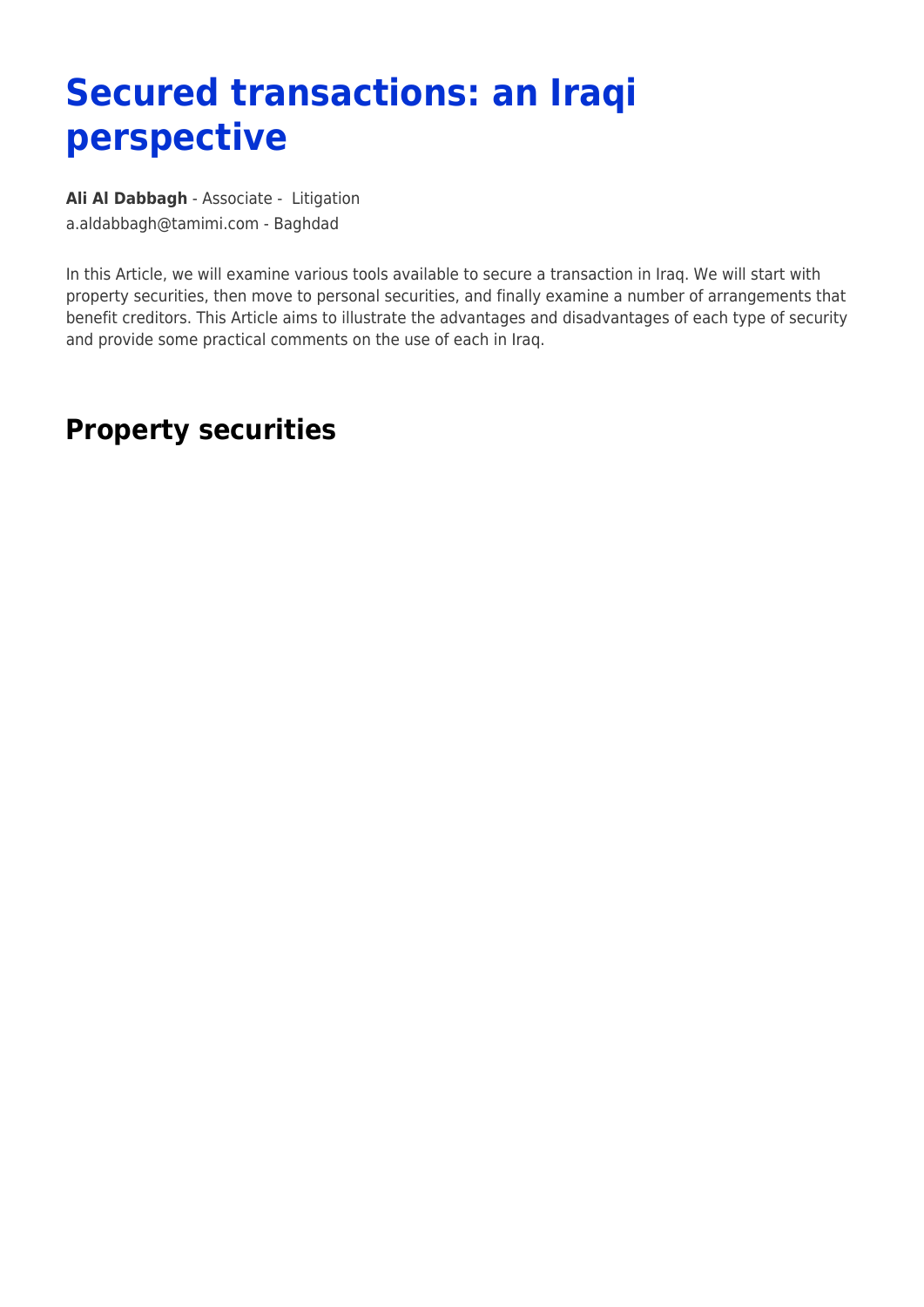

Property securities are securities that attach to specific property and allow the secured creditor to satisfy its debts from the burdened property. We will divide property securities into two categories: retention of title; and pledges or mortgages. Retention of title operates by transferring the title to the secured creditor or through the secured creditor retaining title, for example in the case of credit sales. Iraqi law expressly allows retention of title arrangements in the context of credit sales and retention of title can be achieved by contract terms in the credit sale contract. If the secured creditor is not the seller, or holder of title to the property, then adequate contractual arrangements need to be entered into to enable the secured creditor to retain title, for example, sale and leaseback arrangements. Iraqi law does not impose special requirements on the creation of retention of title securities.

The main advantage of retention of title is that where the creditor is solvent, at the time of the transaction and no fraud has been perpetrated on other creditors, the asset to which the secured creditor retains title does not form part of the bankruptcy estate of the debtor and the secured creditor is not affected by third party claims. The disadvantage of retention of title is that the secured creditor cannot take benefit of the security enforcement procedures, i.e. judicial sale and enforceable deficiency instruments, and must take possession of the asset and dispose of it themselves. A secured creditor who is unable to fully collect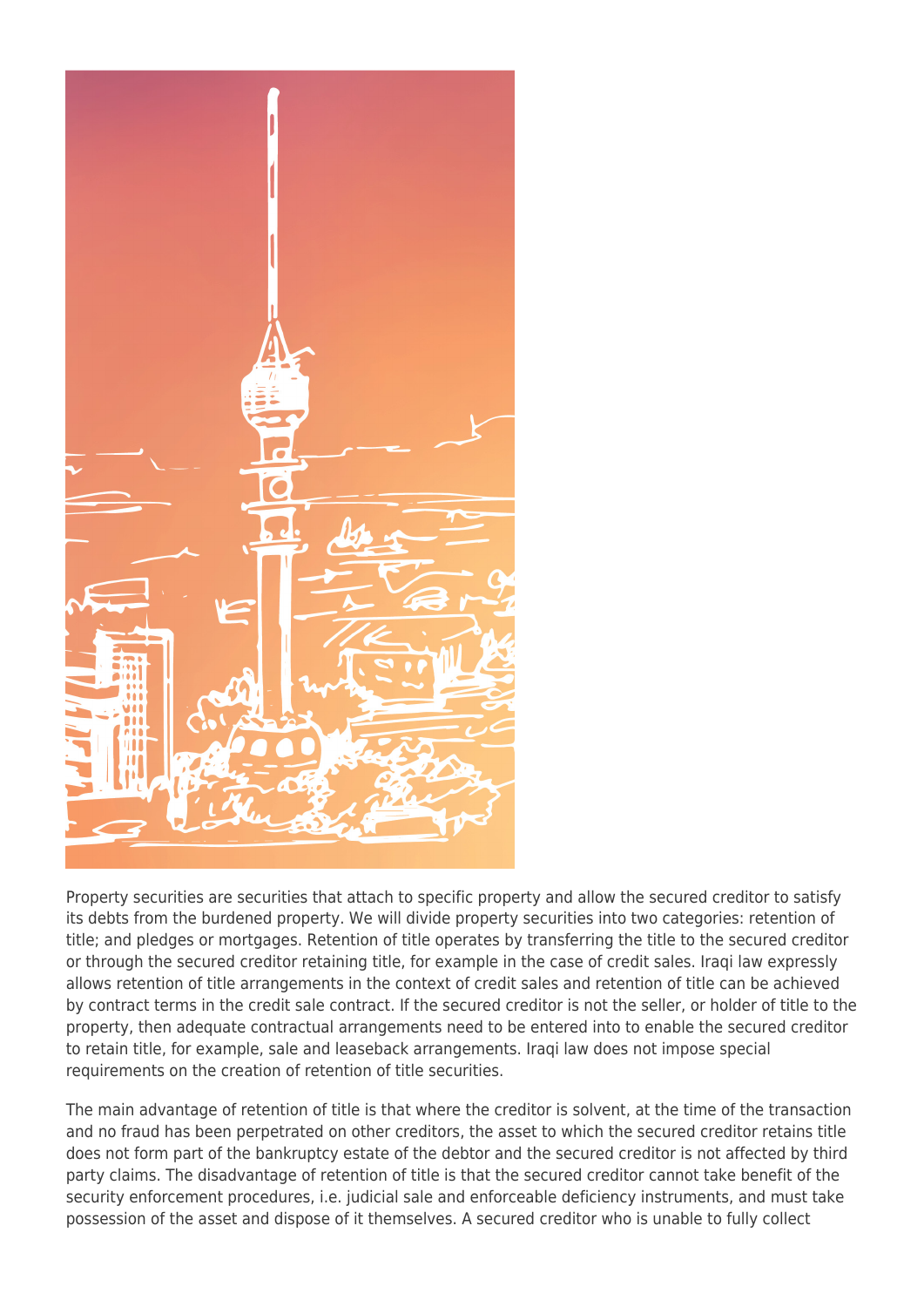through disposal of the title-retained assets does not lose their contractual claim for the deficiency, but must bring fresh proceedings separate from those to reclaim possession if it is not relinquished voluntarily.

Moving away from retention of title, the other form of property security available in Iraq includes mortgages and pledges. For our purposes, mortgages are security interests in real estate and pledges are security interests in everything other than real estate. Like all other interests in real property, mortgages have to be registered to become valid in Iraq. Registration of a mortgage at the land registry is not a mere perfection requirement for it to become binding on third parties; it is a validity requirement even against the owner of said property if they were the debtor. Properly registered mortgages can be possessory or non-possessory. Registered mortgages are enforceable without the need for a judicial decision. Judicial intervention is only necessary if a dispute arises that cannot be conclusively settled before the public executor and the debtor initiates judicial proceedings to stop enforcement; registered mortgages cannot be denied and generally do not include complicated conditions that have to be satisfied before enforcement, therefore, litigation can be avoided with careful drafting.

Pledges in movables, including tangibles and intangibles, must be possessory and the debtor must part with possession in favour of the secured creditor or a third party. A commercial pledge is enforceable through expedited judicial procedures that are determined by the court. Pledges are commercial if the underlying transaction giving rise to the pledge is commercial for either the debtor or the secured creditor. Therefore, most pledges can satisfy this requirement.

Secured creditors taking advantage of mortgages and pledges need to be aware of privileged rights, which take precedence over a secured creditor's right to collect from the proceeds of the secured property. Common privileges are listed below in their order of priority:

- the costs of legal proceedings incurred in the common interest of all creditors for the preservation, sale and distribution of the property;
- amounts due to the (State) Treasury for taxes and other duties;
- expenses incurred for the preservation of, and repairs of a nature necessary to a movable of the type in question;
- the following debts are, to the extent due in the last six months:
	- 1. amounts due to servants, clerks, workmen and every other wage-earner for wages and salaries of whatever kind;
	- 2. amounts due for foodstuffs, clothes and medicines supplied to the debtor and his dependents; and
	- 3. alimony due to the debtor to those to whom he must pay it.
- amounts disbursed for seeds, manure and other fertilisers and insecticides, and amounts disbursed for cultivation and harvesting are secured by a privilege over the crop for the production of which they have been spent;
- rents of buildings and agricultural land for three years or for the term of the lease if less than three years, as well as any other right to the lessor pursuant to the lease, are all secured by a privilege over all attachable movables and agricultural produce in the leased property and belonging to the lessee;
- amounts due to hotel proprietors by a traveller for accommodation, food and expenses incurred for the traveller's account are secured by a privilege over the effects brought by the traveller to the hotel or its annexes; and
- the price and associated costs which accrue to the vendor of a movable so long as the movable sold retains its identity, without prejudice to the rights acquired by a bona fide third party and subject to commercial rules.

One of the more notorious and first in priority privileges that can deplete the sale proceeds or slow down recovery by the secured creditors is amounts due to the state. Lenders, in particular, are advised to obtain proof of tax clearance from their borrowers and an obligation to keep their tax records updated to avoid problems in collection.

Iraqi law does not recognise the concept of foreclosure in mortgages or pledges and therefore, with the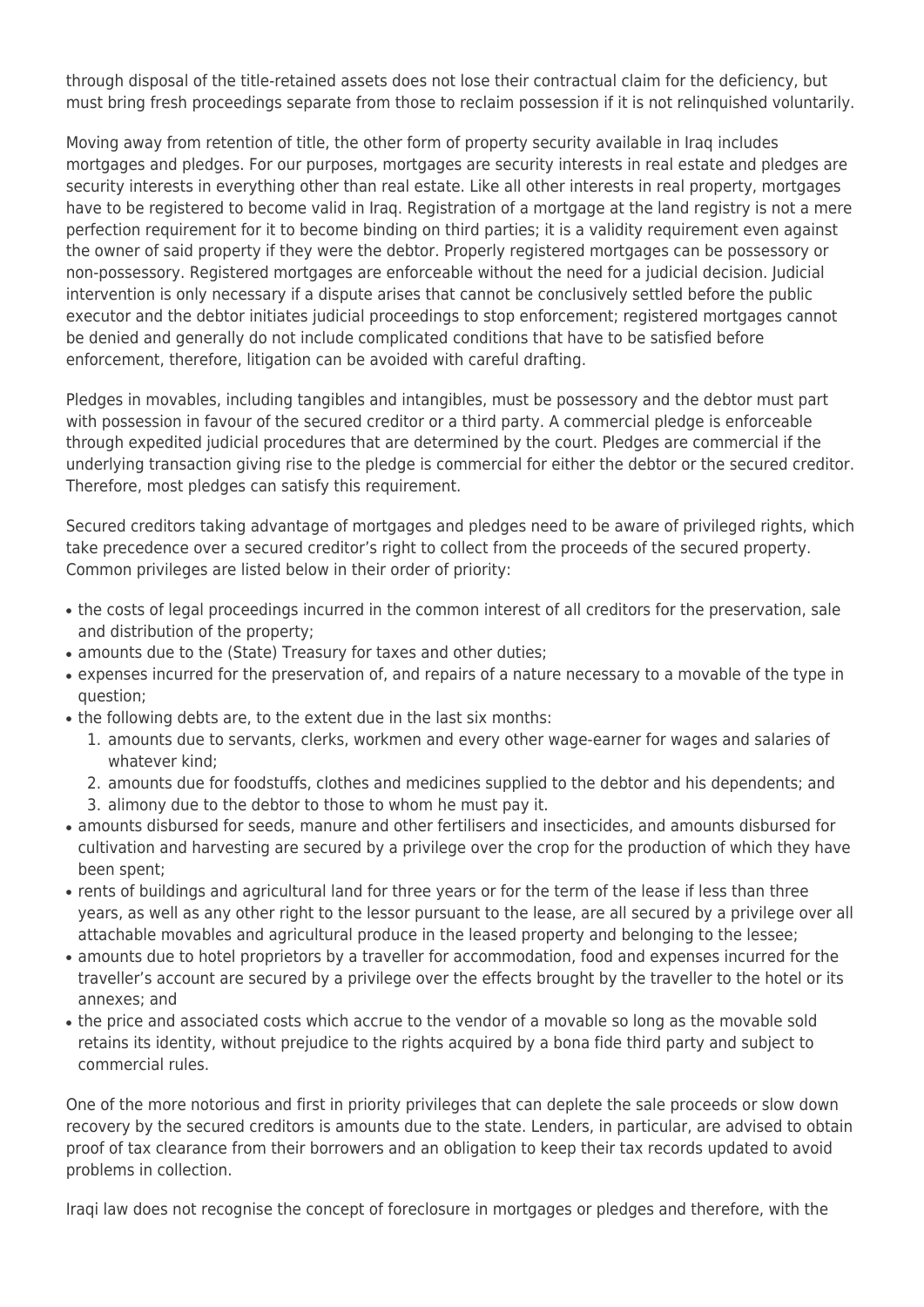exception of retention of title, a secured creditor must always follow the relevant procedures to enforce the pledge or mortgage in question. There are also no floating charges or similar concepts in Iraq, all securities that attach to property must identify the property burdened by the security. However, mortgages and pledges can be validly entered into with the expectation that they attach to future assets not acquired at the time of creation of the security interest, provided that other perfection requirements such as registration and\or possession are met. All assets that can legally be the subject matter of transactions can be pledged or mortgaged.

## **Personal securities**

A personal security allows a secured creditor to satisfy the secured debt from the assets of a guarantor in addition to the initial creditor. The most basic form of a personal security under Iraqi law is joint and several liability because it allows a successful claim to be enforced in full against all named judgement debtors. Joint and several liability is not assumed if multiple parties enter jointly into one contract and requires either express or implied agreement or a mandatory legal provision giving rise to joint and several liability. A personal guarantee does not automatically create joint liability and a secured creditor must first collect from its debtor before the guarantor is liable for the secured debt. This provision can be varied by agreement. Iraqi law does not require a specific formality for personal guarantees. Disputes over the existence of a personal guarantee are frequently viewed as questions of proof rather than questions of validity. Personal securities can never be enforced without a judicial decision; the only exception to this rule is a personal security offered before a public executor in the course of enforcement of another enforceable instrument.

## **Assignments and commercial papers**

So far, we have examined traditional forms of security however, creditors are increasingly relying on alternative tools to secure their rights. Assignments of the proceeds of a project or an investment are now a common form of security. Unlike many common law jurisdictions, an assignment is not automatically revocable at the discretion of the assignor under Iraqi law. An assignment needs to be distinguished from a mere agency that allows the agent to enforce and collect on behalf of the principal because an agency relationship, even if the agent has an interest, is always revocable by the principal and agreements otherwise are prohibited on public policy grounds. An assignment of benefits does not need the consent of the third party who furnishes said benefits to be valid. A third party to an assignment of benefits only needs to be notified of the assignment and the assignment becomes enforceable from the date of notification.

Commercial papers are another common method of securing transactions. Iraqi law recognises three types of commercial papers: promissory notes; bills of exchange; and cheques. Iraq has ratified the Geneva Convention dated 7 June 1930 providing a uniform law for bills of exchange and promissory notes. Promissory notes are treated as an instrument of credit and are always negotiable even if they state otherwise. Promissory notes also have the least creation formalities among the other commercial papers under Iraqi law. Cheques are considered an instrument of payment and would freeze the amounts in question if used as a security. Bills of exchange share a lot of features with promissory notes but involve a third party who undertakes to pay on behalf of the drawer. Commercial papers create an independent payment obligation separate from the underlying transaction and are enforceable instruments without the need for a judicial decision under Iraqi law. If commercial papers are authenticated in a manner that prevents denial, for example before a notary public, they can be an effective tool for creditors.